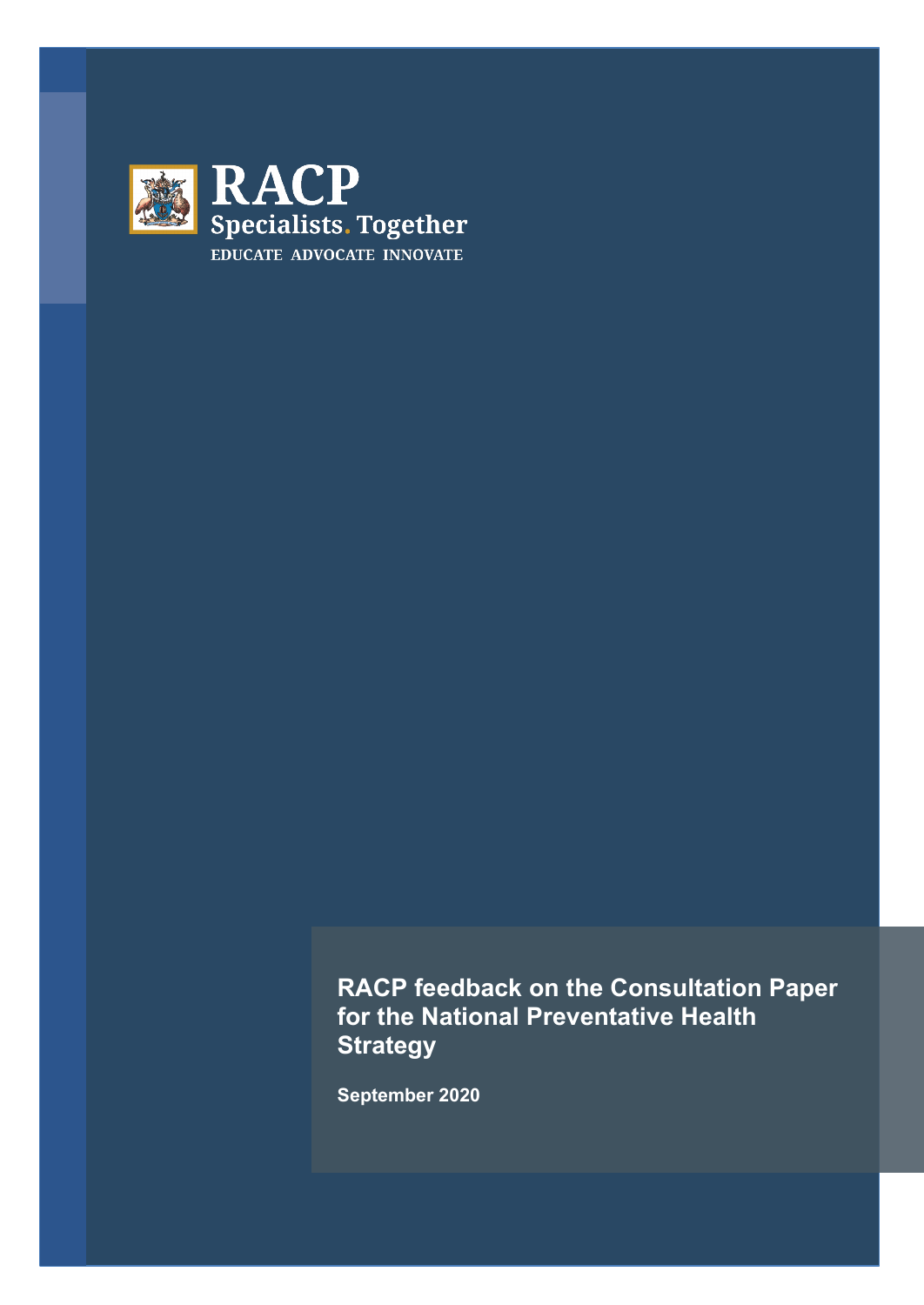# **About The Royal Australasian College of Physicians (RACP)**

The RACP trains, educates and advocates on behalf of over 18,000 physicians and 8,500 trainee physicians, across Australia and New Zealand. The RACP represents a broad range of medical specialties including general medicine, paediatrics and child health, cardiology, respiratory medicine, neurology, oncology, public health medicine, infectious diseases medicine, occupational and environmental medicine, palliative medicine, sexual health medicine, rehabilitation medicine, geriatric medicine, and addiction medicine. Beyond the drive for medical excellence, the RACP is committed to developing health and social policies which bring vital improvements to the wellbeing of patients.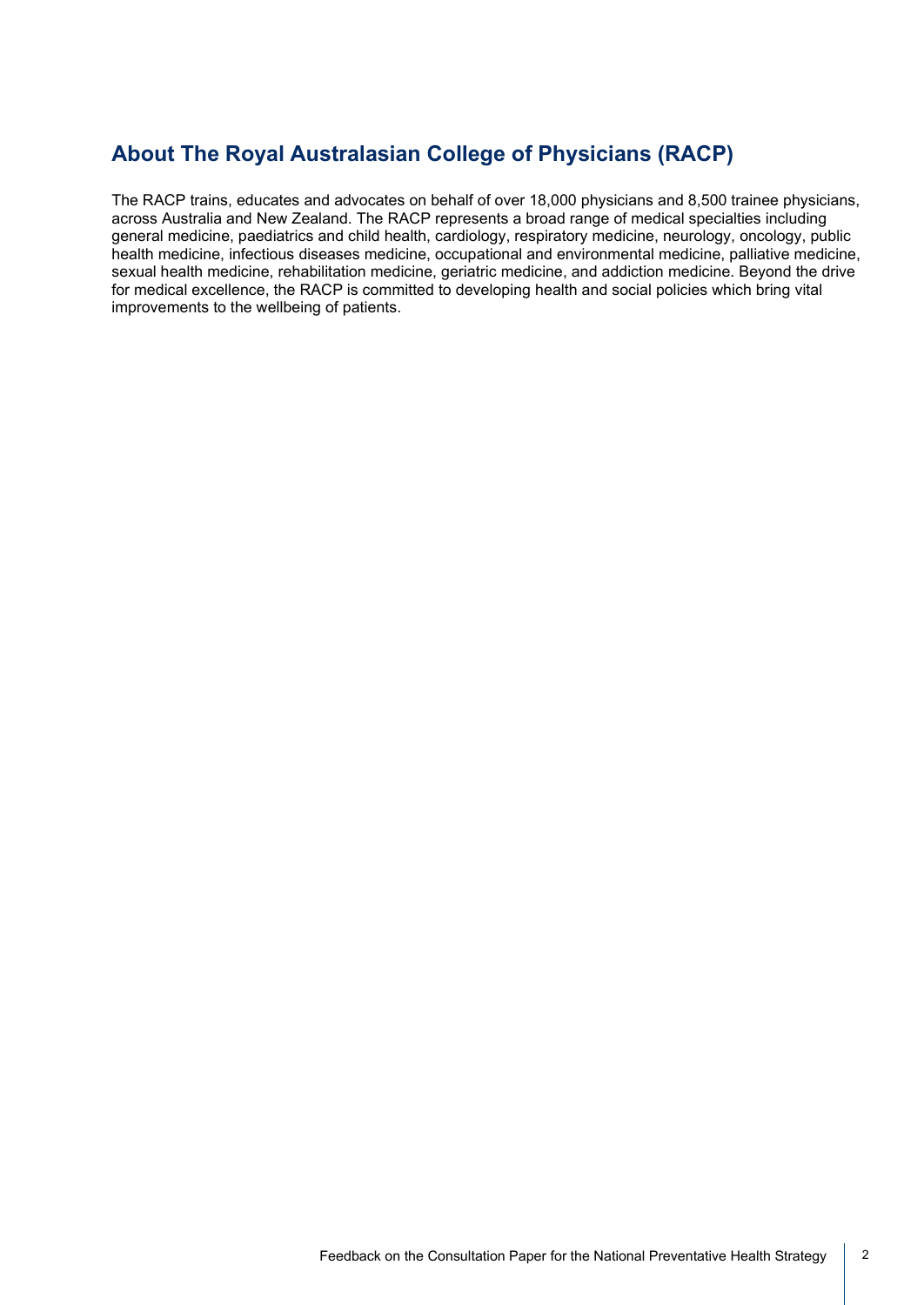## **A unique opportunity to shape a comprehensive, effective preventative health agenda**

The Royal Australasian College of Physicians welcomes the opportunity to comment on the *Consultation Paper: Development of the National Preventative Health Strategy* produced by the Department of Health.

As the consultation paper states, the development of the Strategy comes at a critical time for our community and our health care system alike. Collective effort that continues to be required to tackle the COVID-19 pandemic has highlighted many of the underrecognized interdependencies in our individual and collective health and in our health system as we increasingly acknowledge that "the vulnerabilities of many become the vulnerabilities of all Australians."

The economic and social effects of the pandemic on Australians will be felt for many years to come and will require a coordinated national response that encompasses all systems and portfolios. The forthcoming National Preventative Health Strategy, intended to guide our preventative health efforts over the next decade, offers a unique opportunity to define the scope, goals and deliverables of the preventative health agenda in a way best able to address the current challenge and lead us towards a more resilient, agile, responsive, equitable and sustainable health system beyond COVID-19.

The structure of the College's feedback on the consultation paper follows the design of the survey developed by the Department to elicit advice on the paper. We note that the consultation paper is part of the broader consultation and drafting process. The College looks forward to commenting on the forthcoming draft of the Strategy.

#### **Vision and aims**

It is commendable to see that the preceding community consultations have resulted in the expansion of the scope of the Strategy beyond its initial focus on chronic disease, cancer screening, immunisation rates, nutrition and obesity and research. It is especially important to see the recognition of the urgent needs to "significantly enhance investment in prevention" and to ensure that any proposed actions result in "greater gains for parts of the Australian community who are burdened unfairly" because of unacceptable inequities in health and social outcomes.

We also recognise that the consultation paper is a high-level document that is not intended to cover all aspects of the proposed Strategy. However, it is critical to note at this stage that the Strategy must clearly outline specific actions and clearly stated areas of responsibility and accountability if it is to lead to tangible and meaningful improvements in health outcomes for all Australians.

The RACP notes that the scope of the Strategy as envisaged by the consultation paper is too narrowly defined. To ensure that all Australians are well and healthy, we need to situate our preventative health policies and investments well beyond the traditional medical model. Good health of individuals and communities is dependent on creating a connected, lively society that supports individual and group autonomy, exuberance and positivity. To truly ensure that the Strategy "provide the best start to life", it must comprehensively and effectively address the foundations of health by promoting a healthy pregnancy, birth and childhood. We recommend that the Strategy include a dedicated, action-oriented chapter on these underpinnings of preventative health that lead to active engagement with society and engender a sense of control over an individual's life and choices.

Well-designed, appropriately funded, targeted, interactive health-enhancing programs must be a vital part of any preventative health agenda spearheaded by the Australian Government. They will need to be implemented as part of an ongoing support system offered to all Australian children and their parents from the beginning of a child's life. While the consultation paper acknowledges that the burden of ill health is not shared equally by all Australians, the Strategy needs to be specific about the proposed objectives and set out actions required to address inequities in health.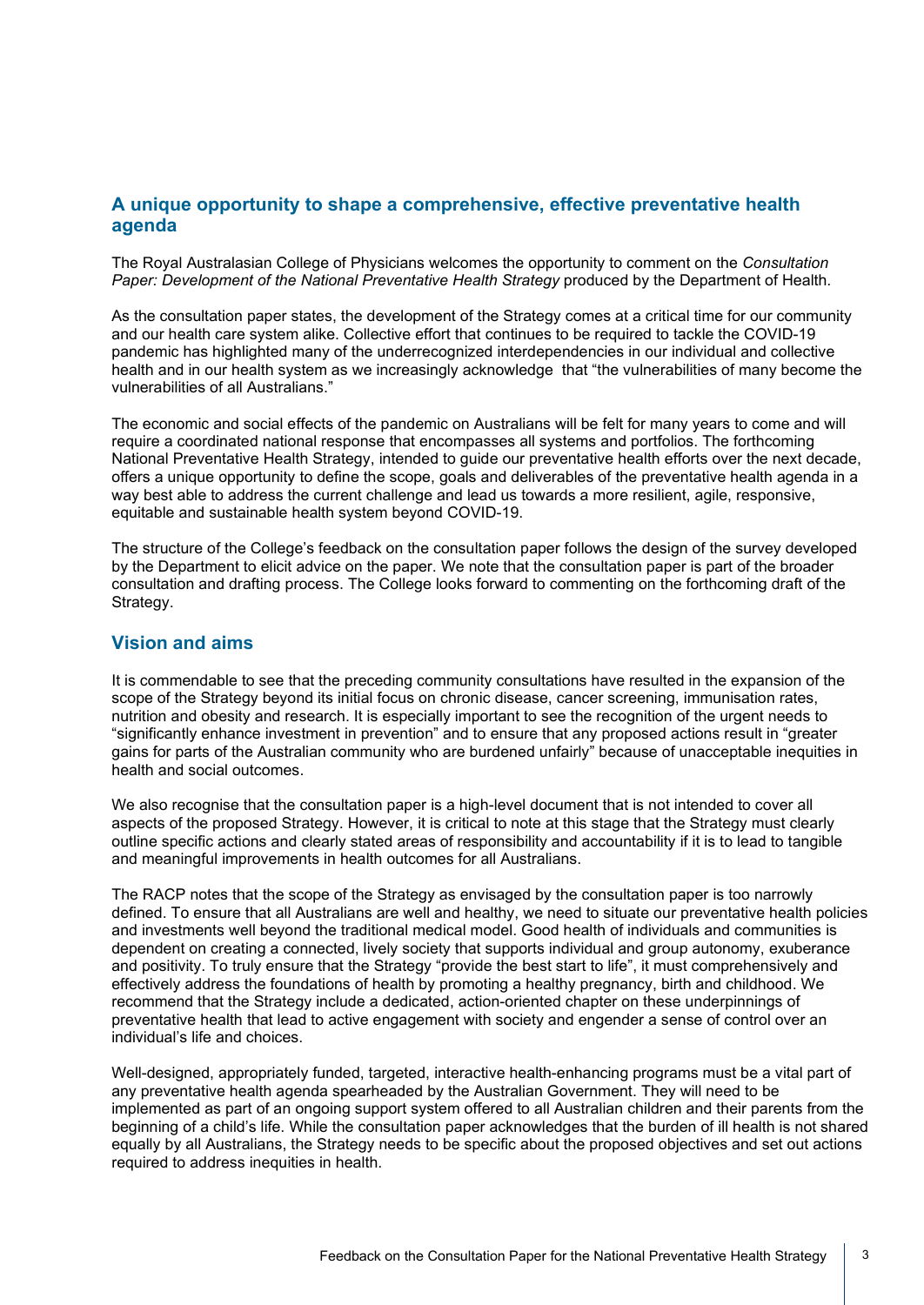The high-level vision and goals outlined in the paper skirt around other critical problems facing Australia and the world alike. Although alluded to in Goal 3 discussed later in the document, the paper does not adequately address the role of a healthy environment as a key social determinant of health. Climate change represents a major and evolving threat to the health of Australians. The myriad direct and indirect negative health effects of heat, poor air quality and natural disasters are already experienced by Australian communities and are likely to worsen alongside the rising temperatures. The role of the health system's contribution to greenhouse gas emissions and plastic waste must also be addressed. A National Preventative Health Strategy must incorporate mitigation of climate change and support of healthy environments to truly address the major health challenges of the next decade.

One of the stated aims of the strategy is to enable Australians to live in good health as long as possible. In the development of the Strategy, it is important to explicitly state the end goals and means attendant to this objective, such as preserved function and independence in old age to be achieved by reducing the prevalence of dementia and frailty, delivering supportive living conditions and minimising vulnerability. The Strategy should explicitly set out the specific actions requited for achieving these outcomes.

Finally, the paper recognises that the burden of disease will continue to increase unless "long-term funding is (provided) to transform the scale, scope and impact of delivering prevention in Australia". It is imperative that the Strategy not only increase the funding committed to prevention, but that all actions and initiatives included in this key document are adequately funded in a manner that acknowledges the need for comprehensive, sustained and systemic investment in prevention that goes beyond the immediate health system.

## **Goals**

While the proposed preventative health goals are worthy and important, they do not adequately address the underlying health inequities that persist in Australia and as such may act to direct focus away from the most cost-effective and health-supporting investments in preventative health care that tackle the social determinants of health of all Australians.

To fully achieve the vision of the Strategy, we need to genuinely commit to the idea that all sectors and all governments have a responsibility for preventative health. Investment in prevention needs to be a-whole-ofgovernment priority that extends well beyond an increase in the health dollars spent on prevention. Education, social services, agriculture, transport, energy and climate, manufacturing, industrial relations, urban planning and trade including secure supply chains for essential health products: all portfolios need to adhere to the 'health in all policies' principle that asks them to consider and address the implications of their policy decisions for health and prevention.

In order to acknowledge the true importance and scope of this goal, we suggest that the uppermost goal is clarified to state that "All sectors, including across governments at all levels, will work together under the rubric of 'health in all policies' to address complex health challenges to engage communities across Australia in their health and wellbeing".

Enabling individuals to make "the best possible decisions" about their health does not adequately address the socioeconomic conditions Australians live in, including enduring inequity. The extent to which personal "choices" are truly available to the community and the individual varies considerably. The underlying common denominator of many modifiable risk factors for poor health is poverty. Supporting social mobility, provision of adequate housing and a liveable social security safety net would better address the causes of the causes of ill health usually referred to as social determinants of health.

## **Enablers**

In considering the most effective ways towards mobilising a prevention system as "the key driver for achieving systemic change and better health outcomes", we once again suggest that the Strategy broaden the scope of preventative health enablers beyond those applicable to the health system to include all portfolios and policies.

As demonstrated by the lessons of the ongoing COVID-19 crisis, the suggested framework of enablers might be better reordered by prioritising leadership and governance, followed by preparedness. These key enablers will contribute to the effectiveness of others in the following order: partnerships, information and literacy skills,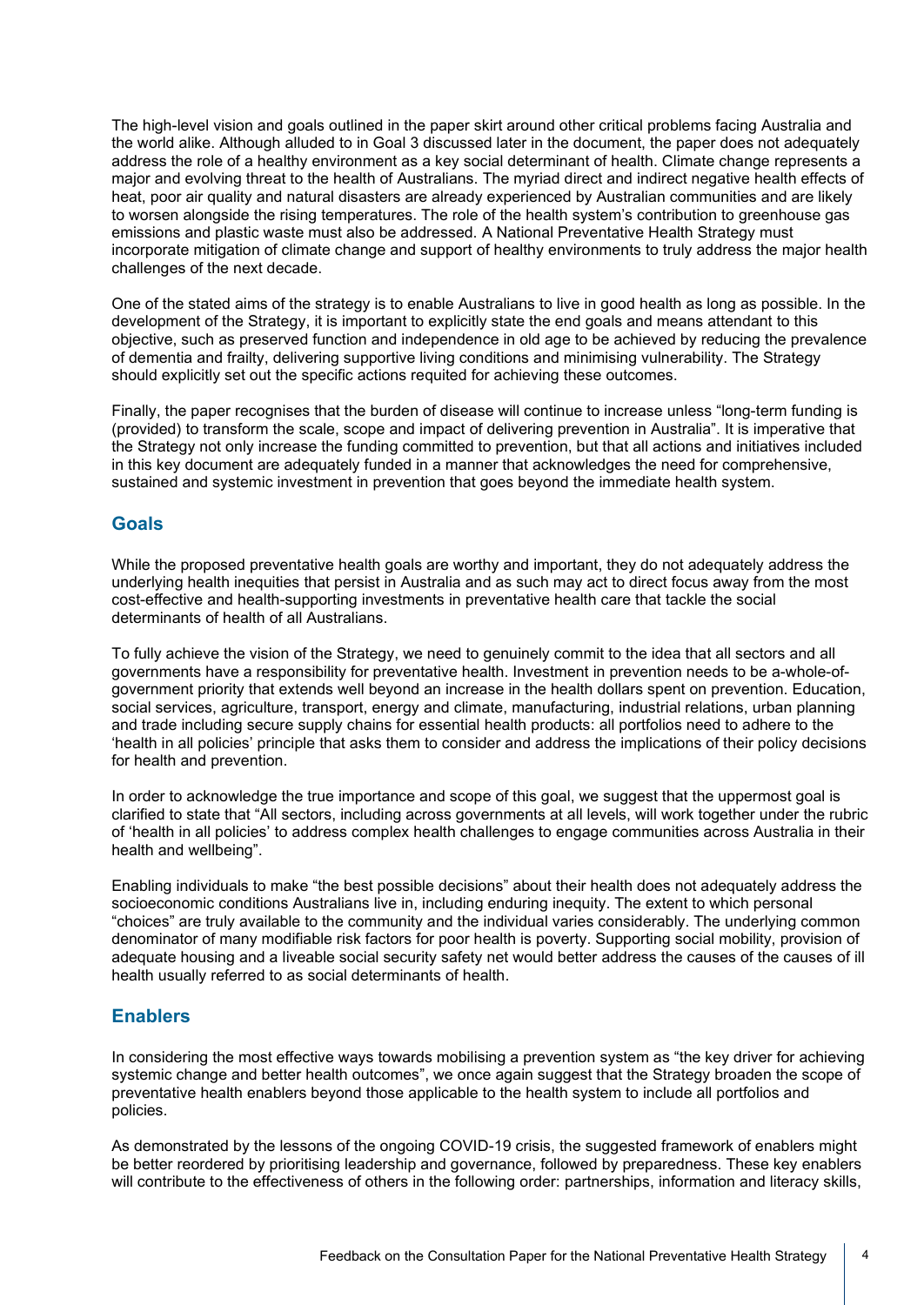health system action, research and evaluation and monitoring and surveillance. It is critical that research and evaluation be considered – and properly funded – from the design stage not throughout the life of a policy or intervention.

Another crucial lesson of COVID-19 is the need to address the limitations of existing state-based infectious disease surveillance systems by investing and building effective health information systems that span the nation. Effective health information systems should be incorporated into national monitoring and evaluation systems while allowing for granularity of data that supports local application. For many preventative health issues, there is a need to build a tailored local evidence base and for these data to be rapidly available and replicable as needed.

Establishing interoperable and consistent health information systems that incorporate community, primary and acute care service data requires substantial national investment but would deliver significant long-term benefits for prevention, acute care and disease surveillance. Such a system would allow local (community, district and state-level) data to be better captured and processed to enable comparisons and document efficacy of locally trialled preventative health measures. The system should be built to align with clear targets and goals of the National Preventative Health Strategy to support its ongoing monitoring, evaluation and accountability.

As discussed during the consultation process and noted in the paper, the key enabler for an effective preventative health strategy will be establishing appropriate mechanisms to better support an evidence-based approach to prevention. Extensive and varied evidence on preventative health initiatives and interventions is being produced through high-quality research in Australia and internationally but remains difficult to access, analyse and use. Structural issues in research and research translation remain a vexing obstacle to evidencebased prevention. Practitioners must be able to easily access guidance on preventative health strategies that have been proven to work. Identified gaps in the knowledge base should be addressed via a well-design national research agenda.

The RACP and its Evolve [program](https://evolve.edu.au/) have clearly identified the waste inherent in low value clinical interventions and have been actively promoting evidence-based guidelines that reflect the extant evidence of effectiveness of various clinical practices. The lack of a reliable national mechanism for accessing synthesised evidence for a comprehensive range of policies and interventions impedes the implementation of effective, practical preventive health programs. A well-designed, systematically vetted and updated evidence hub aligned with existing and emerging research, key national guidelines and initiatives such as Evolve and Choosing Wisely will be a powerful enabler of the national preventative health agenda.

## **Focus areas**

In light of the enormous burden of disease that could be prevented due to modifiable risk factors, the proposed focus on risk factors of tobacco use, unhealthy diet, inadequate physical activity and alcohol and other drug-related harm is understandable. The total burden of disease in Australia could be reduced by almost 40 percent by removing exposure to risk factors such as tobacco use, overweight and obesity and dietary risks.<sup>[1](#page-4-0)</sup>

However, the focus on individual behaviour traditionally – and largely unsuccessfully – applied in tackling these risk factors overlooks the structural issues that lead to many 'unhealthy' behaviours such as smoking, substandard diet (only 8% of us eat the recommended diet<sup>[2](#page-4-1)</sup>), inadequate physical activity<sup>[3](#page-4-2)</sup> and high levels of alcohol-related harm. The Strategy must clearly focus on underlying causes of such behaviours that are often linked to inadequate socioeconomic status.

Risky behaviours that lead to the preventable burden of disease need to be placed in the appropriate socioeconomic context and addressed systemically. Our food system needs to be overhauled to ensure sustainable supply of recommended foods and deliver dramatic reductions in processing, packaging and transport of foodstuffs. The Strategy and its companion, the National Obesity Strategy, must consider the

<sup>1</sup> Australian Burden of Disease Study: Impact and causes of illness and death in Australia 2016. AIHW 2019

<span id="page-4-1"></span><span id="page-4-0"></span><sup>2</sup> Australian Institute of Health and Welfare 2019. Poor diet. Cat. no. PHE 249. Canberra: AIHW. Viewed 03 September 2020, <https://www.aihw.gov.au/reports/food-nutrition/poor-diet>

<span id="page-4-2"></span><sup>3</sup> Australian 24-Hour Movement Guidelines for the Early Years (birth to 5 years): An Integration of Physical Activity, Sedentary Behaviour and Slee[p https://www1.health.gov.au/internet/main/publishing.nsf/Content/health-pubhlth-strateg-active-evidence.htm](https://www1.health.gov.au/internet/main/publishing.nsf/Content/health-pubhlth-strateg-active-evidence.htm)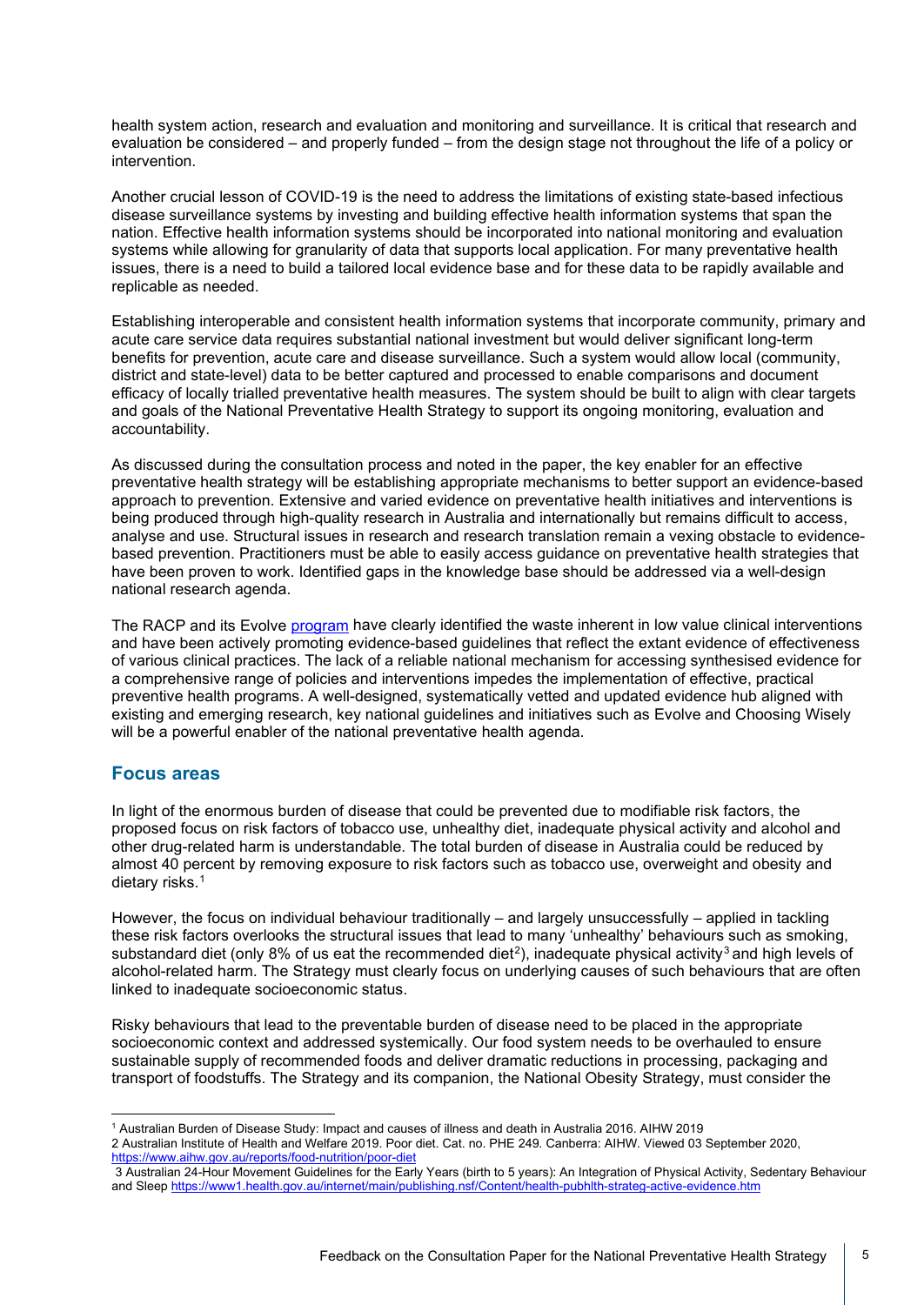introduction of a volumetric tax on alcohol and a well-designed levy on sugar-sweetened beverages, making sure that the community is provided with a robust rationale for the benefits of such interventions.<sup>[4](#page-5-0)</sup>

Where individual actions and initiatives are proposed as part of the proposed Strategy, they must be based on a robust evidence base of objective outcome measures. As we go forward over the next decade of promoting prevention, we will need an evolving, improved and accessible understanding of the best ways to achieve and sustain the desired changes at a systemic and personal level.

Perhaps because of the brevity of the consultation paper, there seem to be several omissions in the discussion of the focus areas for prevention. Recognising the holistic definition of health and mindful of the ongoing impacts of the COVID-19 pandemic, an additional focus area that should be incorporated in the Strategy is the promotion of mental, social, emotional and cultural wellbeing. Physical health and mental health, particularly anxiety and depression, are strongly linked in primary and secondary prevention. Even before physical distancing requirements, loneliness was recognised as an increasingly common risk factor for both mental and physical health issues. Fostering positive psychological and social wellbeing has implications for physical health and future manifestations of disease. Explicitly addressing the drivers of positive mental and emotional health will likely have a strong positive impact on the other focus areas identified in the paper.

As previously stated, a focus on prevention of all types of accidents and injuries is another glaring gap. The Strategy must also include a specific focus on the prevention and wellbeing needs of Aboriginal and Torres Strait Islander peoples, with applicable goals and actions co-developed with Aboriginal Community Controlled Health Organisations in the context of the exiting recommendations on issues that impact Indigenous health such as racism, incarceration, land rights, and the Uluru Statement from the Heart.

It is vital that the Strategy consider the design and delivery of prevention policies and initiatives in the context of the health, cultural and linguistic requirements of new migrants, asylum seekers and people from culturally and linguistically diverse backgrounds.

While clinical interventions of immunisation and cancer screening are categorically different from the structural issues required for other preventive policies, they remain a key part of primary preventative health care services. The Strategy should set out high-level recommendations for achieving high-value care in preventative screening to ensure that these services effectively and equitably deliver improved health outcomes to all Australians.

The Strategy should also recommend and fund the means to identify, trial and implement (where effective and cost-effective) preventative health approaches and technologies which may include low-dose CT chest examination in smokers, emerging blood biomarkers for cancer, appropriate screening for cardiovascular disease, CT coronary angiography and calcium indexes, genetic prediction technology such as polygenic risk scores, aspirin in cardiovascular and cancer prevention and others. The Strategy should recognise and work to utilise the increasing capacity for genetics and genomics to measure health risks, allowing for a tailoring of preventative strategies in fighting cancer and other noncommunicable diseases.

## **Continuing strong foundations**

In 2016-17, Australia spent nearly \$181 billion on health, 69 percent of it funded by Australian governments.<sup>[5](#page-5-1)</sup> However, in recent years it has been estimated that Australia spent only an overall \$2 billion or \$89 a year per person on prevention. This amounts to a mere 1.34 percent of all health spending, considerably less than the UK, NZ and Canada. For instance, Canada, the leader among Organisation for Economic Cooperation and Development (OECD) countries in this respect, spends more than 6 percent of its health budget on prevention.<sup>[6](#page-5-2)</sup>

<span id="page-5-0"></span><sup>4</sup> A national survey conducted in 2017 showed that 77% of Australians supported a tax on sugary drinks if the proceeds were used to fund obesity prevention. Similarly, the majority of Australians support a tax on alcohol but more needs to be done to communicate to Australians the benefits of those interventions. [https://www.obesityevidencehub.org.au/collections/prevention/the-case-for-a-tax-on](https://www.obesityevidencehub.org.au/collections/prevention/the-case-for-a-tax-on-sweetened-sugary-drinks#:%7E:text=A%20national%20survey%20conducted%20in,used%20to%20fund%20obesity%20prevention)[sweetened-sugary-drinks#:~:text=A%20national%20survey%20conducted%20in,used%20to%20fund%20obesity%20prevention](https://www.obesityevidencehub.org.au/collections/prevention/the-case-for-a-tax-on-sweetened-sugary-drinks#:%7E:text=A%20national%20survey%20conducted%20in,used%20to%20fund%20obesity%20prevention) <https://treasury.gov.au/sites/default/files/2019-03/360985-Foundation-for-Alcohol-Research-and-Education.docx> 5 Australian Institute of Health and Welfare (2018), Health expenditure Australia 2016-17

<span id="page-5-2"></span><span id="page-5-1"></span><sup>6</sup> Jackson H, Shiell A. Preventive health: How much does Australia spend and is it enough? Foundation for Alcohol Research and Education 2017